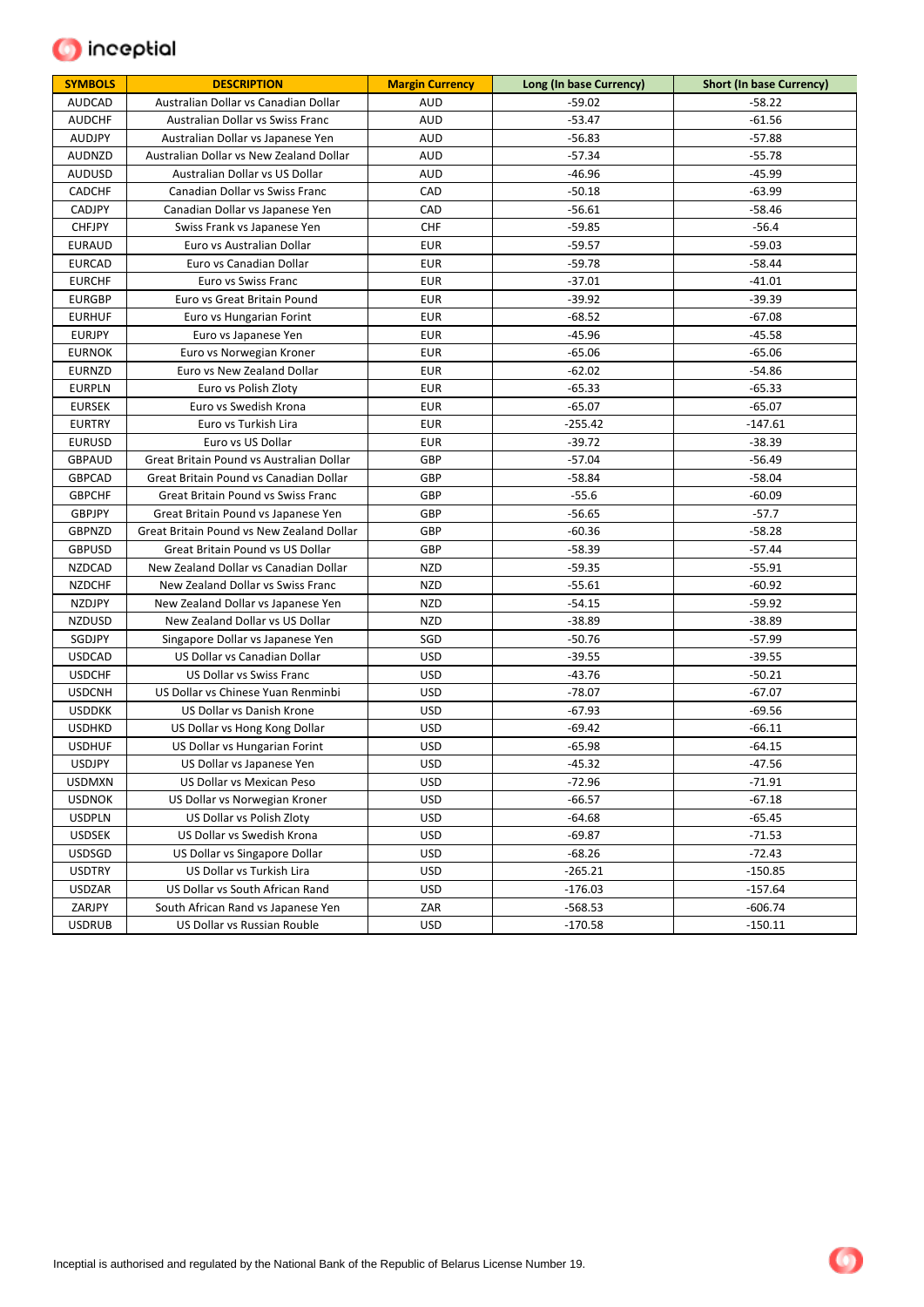

| <b>SYMBOLS</b>  | <b>DESCRIPTION</b>                        | <b>Margin Currency</b> | Long (In base Currency) | <b>Short (In base Currency)</b> |
|-----------------|-------------------------------------------|------------------------|-------------------------|---------------------------------|
| <b>XAUEUR</b>   | <b>Gold vs Euro</b>                       | <b>EUR</b>             | $-121.61$               | $-119.39$                       |
| <b>XAUUSD</b>   | Gold vs US-Dollar                         | <b>USD</b>             | $-146.74$               | $-144.05$                       |
| <b>XPDUSD</b>   | Palladium vs US-Dollar                    | <b>USD</b>             | $-295.14$               | $-291.35$                       |
| <b>XPTUSD</b>   | <b>Platinium vs US-Dollar</b>             | <b>USD</b>             | $-80.52$                | $-78.95$                        |
| <b>XAGEUR</b>   | <b>Silver vs Euro</b>                     | <b>EUR</b>             | $-26.89$                | $-26.59$                        |
| <b>XAGUSD</b>   | Silver vs US-Dollar                       | <b>USD</b>             | $-32.45$                | $-32.09$                        |
| <b>BRENT</b>    | Crude Oil Brent Cash                      | USD                    | $-0.14$                 | $-0.14$                         |
| USOIL.c         | West Texas Intermediate Crude Oil cash    | <b>USD</b>             | $-0.18$                 | $-0.18$                         |
| COCOA.f         | <b>Cocoa US Futures</b>                   | <b>USD</b>             | $-172.96$               | $-169.54$                       |
| COFFEE.f        | <b>Coffee US Futures</b>                  | <b>USD</b>             | $-4.76$                 | $-4.76$                         |
| USCOP.f         | <b>Copper Futures</b>                     | <b>USD</b>             | $-38.65$                | $-38.65$                        |
| <b>COTTON.f</b> | <b>Cotton US Futures</b>                  | <b>USD</b>             | $-1$                    | $-0.96$                         |
| NGAS.f          | <b>NGAS Futures</b>                       | <b>USD</b>             | $-81.55$                | $-81.04$                        |
| SUGAR.f         | <b>Sugar US Futures</b>                   | <b>USD</b>             | $-5.4$                  | $-5.4$                          |
| CORN.f          | <b>Corn Futures</b>                       | <b>USD</b>             | $-43.04$                | $-42.19$                        |
| SOYBEAN.f       | Soybean Futures                           | <b>USD</b>             | $-101.62$               | $-99.6$                         |
| <b>WHEAT.f</b>  | <b>Wheat Futures</b>                      | <b>USD</b>             | $-47.21$                | $-46.27$                        |
| <b>UKBRNT.f</b> | <b>Crude Oil Brent Futures</b>            | <b>USD</b>             | $-140$                  | $-138$                          |
| USOIL.f         | West Texas Intermediate Crude Oil Futures | <b>USD</b>             | $-178$                  | $-176.6$                        |

| <b>SYMBOLS</b>  | <b>DESCRIPTION</b>        | <b>Margin Currency</b> | Long (In base Currency) | <b>Short (In base Currency)</b> |
|-----------------|---------------------------|------------------------|-------------------------|---------------------------------|
| <b>AUD200</b>   | Australia 200 Cash Index  | <b>AUD</b>             | $-28.4$                 | $-28.55$                        |
| <b>DE30</b>     | Germany 30 Cash index     | <b>EUR</b>             | $-10.22$                | $-10.22$                        |
| <b>ES35</b>     | Spain 35 Cash Index       | <b>EUR</b>             | $-0.66$                 | $-0.66$                         |
| F40             | France 40 Cash Index      | <b>EUR</b>             | $-0.48$                 | $-0.48$                         |
| JP225           | <b>JPN225</b>             | <b>JPY</b>             | $-1738$                 | $-1738$                         |
| N <sub>25</sub> | Netherlands 25 Cash Index | <b>EUR</b>             | $-3.44$                 | $-3.44$                         |
| STOXX50         | Euro 50 Cash index        | <b>EUR</b>             | $-0.28$                 | $-0.28$                         |
| <b>UK100</b>    | UK 100 Cash Index         | <b>GBP</b>             | $-4.43$                 | $-4.43$                         |
| <b>USTEC</b>    | <b>NAS100</b>             | USD                    | $-9.84$                 | $-9.65$                         |
| <b>US500</b>    | <b>SPX500</b>             | USD                    | $-2.75$                 | $-2.69$                         |
| <b>US30</b>     | Dow Jones 30              | USD                    | $-22.23$                | $-21.79$                        |
| <b>SWI20</b>    | Switzerland 20 Cash index | <b>CHF</b>             | $-135.94$               | $-135.94$                       |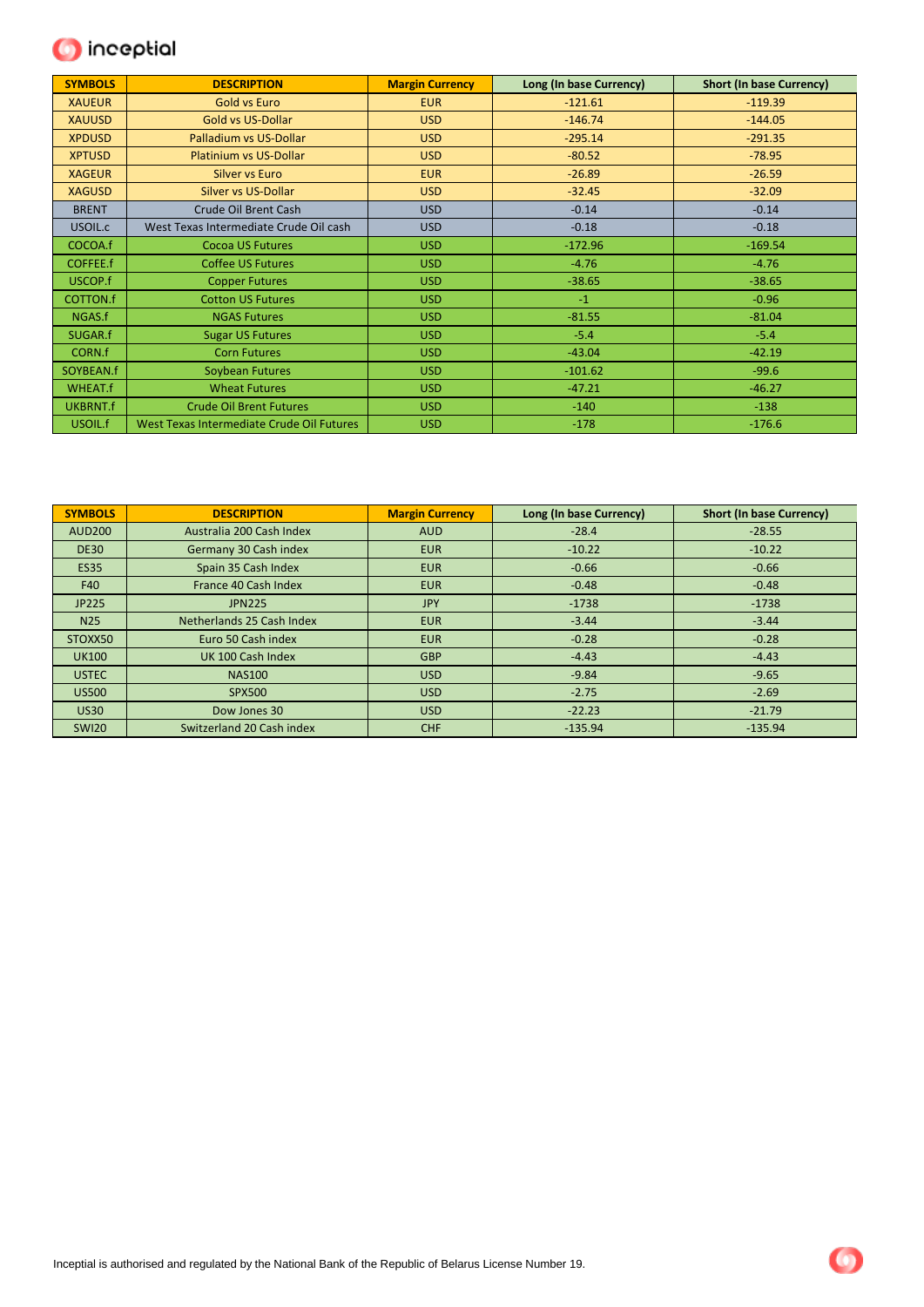

| <b>SYMBOLS</b>  | <b>DESCRIPTION</b>                     | <b>Margin Currency</b> | Long (In base Currency) | <b>Short (In base Currency)</b> |
|-----------------|----------------------------------------|------------------------|-------------------------|---------------------------------|
| AAPL.OQ         | Apple                                  | <b>USD</b>             | $-0.42$                 | $-0.42$                         |
| ADSGn.DE        | Adidas Salomon                         | <b>EUR</b>             | $-0.07$                 | $-0.06$                         |
| AIG.N           | American International Group           | <b>USD</b>             | $-0.01$                 | $-0.01$                         |
| AIRF.PA         | Air France - Klm                       | <b>EUR</b>             | $-0.01$                 | $-0.01$                         |
| ALVG.DE         | Allianz AG                             | <b>EUR</b>             | $-0.05$                 | $-0.04$                         |
| AMZN.OQ         | Amazon Com                             | <b>USD</b>             | $-2.38$                 | $-2.34$                         |
| BA.N            | <b>Boeing</b>                          | <b>USD</b>             | $-0.12$                 | $-0.11$                         |
| BABA.N          | Alibaba                                | <b>USD</b>             | $-0.21$                 | $-0.2$                          |
| BAC.N           | <b>Bank Of America</b>                 | <b>USD</b>             | $-0.01$                 | $-0.01$                         |
| BAYGn.DE        | Bayer AG                               | <b>EUR</b>             | $-0.02$                 | $-0.01$                         |
| <b>BKIA.MC</b>  | Bankia SA                              | <b>EUR</b>             | $-0.01$                 | $-0.01$                         |
| <b>BMWG.DE</b>  | (BMW) Bay Mot Werke                    | <b>EUR</b>             | $-0.02$                 | $-0.01$                         |
| BNPP.PA         | <b>BNP Paribas</b>                     | <b>EUR</b>             | $-0.01$                 | $-0.01$                         |
| C.N             | Citigroup                              | <b>USD</b>             | $-0.02$                 | $-0.01$                         |
| CBKG.DE         | Commerzbank AG                         | <b>EUR</b>             | $-0.01$                 | $-0.01$                         |
| CSCO.OQ         | Cisco Systems                          | <b>USD</b>             | $-0.01$                 | $-0.01$                         |
| CVX.N           | Chevron                                | <b>USD</b>             | $-0.03$                 | $-0.02$                         |
| DAIGn.DE        | Daimler AG                             | <b>EUR</b>             | $-0.01$                 | $-0.01$                         |
| DANO.PA         | Danone                                 | <b>EUR</b>             | $-0.02$                 | $-0.01$                         |
| DBKGn.DE        | Deutsche Bank                          | <b>EUR</b>             | $-0.02$                 | $-0.02$                         |
| EBAY.OQ         | Ebay                                   | <b>USD</b>             | $-0.02$                 | $-0.01$                         |
| F.N             | Ford Motor                             | <b>USD</b>             | $-0.02$                 | $-0.02$                         |
| FB.OQ           | Facebook                               | <b>USD</b>             | $-1.26$                 | $-1.25$                         |
| GM.N            | <b>General Motors</b>                  | <b>USD</b>             | $-0.01$                 | $-0.01$                         |
| GO0G.0Q         | Alphabet Inc Class C                   | <b>USD</b>             | $-1.99$                 | $-1.99$                         |
| GS.N            | Goldman Sachs Group                    | <b>USD</b>             | $-0.06$                 | $-0.05$                         |
| IBE.MC          | <b>IBERDROLA</b>                       | <b>EUR</b>             | $-0.03$                 | $-0.03$                         |
| IBM.N           | <b>IBM</b>                             | <b>USD</b>             | $-0.04$                 | $-0.03$                         |
| INTC.OQ         | Intel                                  | <b>USD</b>             | $-0.01$                 | $-0.01$                         |
| JNJ.N           | Johnson&Johnson                        | <b>USD</b>             | $-0.04$                 | $-0.04$                         |
| JPM.N           | Jp Morgan Chase                        | <b>USD</b>             | $-0.03$                 | $-0.02$                         |
| KO.N            | Coca-Cola                              | <b>USD</b>             | $-0.01$                 | $-0.01$                         |
| LHAG.DE         | DT Lufthansa                           | <b>EUR</b>             | $-0.03$                 | $-0.02$                         |
| LVMH.PA         | L.V.M.H.                               | <b>EUR</b>             | $-0.11$                 | $-0.09$                         |
| MA.N            | Mastercard Cl A                        | <b>USD</b>             | $-0.1$                  | $-0.08$                         |
| MCD.N           | Mcdonalds                              | <b>USD</b>             | $-0.06$                 | $-0.05$                         |
| MSFT.OQ         | Microsoft                              | <b>USD</b>             | $-0.14$                 | $-0.14$                         |
| NFLX.OQ         | Netflix                                | <b>USD</b>             | $-0.4$                  | $-0.4$                          |
| ORCL.N          | Oracle                                 | <b>USD</b>             | $-0.02$                 | $-0.01$                         |
| PFE.N           | Pfizer                                 | <b>USD</b>             | $-0.03$                 | $-0.03$                         |
| PG.N            | Procter & Gamb                         | <b>USD</b>             | $-0.04$                 | $-0.03$                         |
| QCOM.OQ         | Qualcomm                               | <b>USD</b>             | $-0.03$                 | $-0.03$                         |
| SAN.MC          | <b>Banco Santander</b>                 | <b>EUR</b>             | $-0.01$                 | $-0.01$                         |
| SIEGn.DE        | Siemens                                | <b>EUR</b>             | $-0.03$                 | $-0.03$                         |
| SOGN.PA         | Societe Generale                       | <b>EUR</b>             | $-0.04$                 | $-0.03$                         |
| T.N             | At&T                                   | <b>USD</b>             | $-0.01$                 | $-0.01$                         |
| TEVA.P          | <b>Teva Pharmaceutical Inds</b>        | <b>USD</b>             | $-0.04$                 | $-0.03$                         |
| TOTF.PA         | Total                                  | <b>EUR</b>             | $-0.01$                 | $-0.01$                         |
| TSLA.OQ         | <b>Tesla Motors</b>                    | <b>USD</b>             | $-0.45$                 | $-0.44$                         |
| TWTR.N          | Twitter                                | <b>USD</b>             | $-0.01$                 | $-0.01$                         |
| <b>LOCKHEED</b> | Lockheed Martin Corporation, NYSE (US) | <b>USD</b>             | $-0.07$                 | $-0.06$                         |